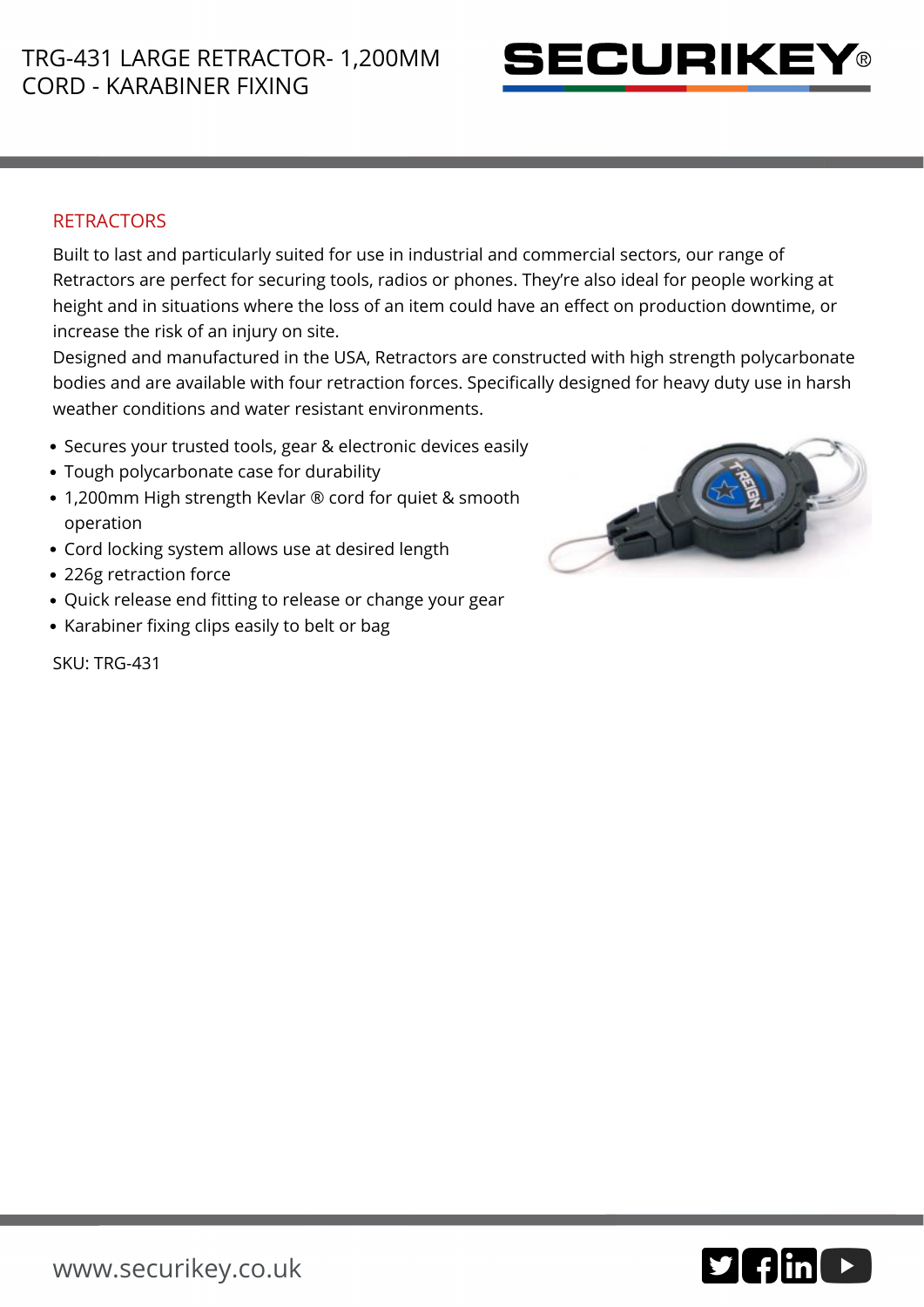

## ADDITIONAL INFORMATION

| Weight                     | 0.076 kg                      |
|----------------------------|-------------------------------|
| <b>Dimensions</b>          | 178 (H) x 127 (W) x 25 (D) mm |
| <b>Cord Length</b>         | 1,200mm                       |
| <b>Fixing Method</b>       | Karabiner                     |
| <b>Max. Weight Carried</b> | 226g                          |

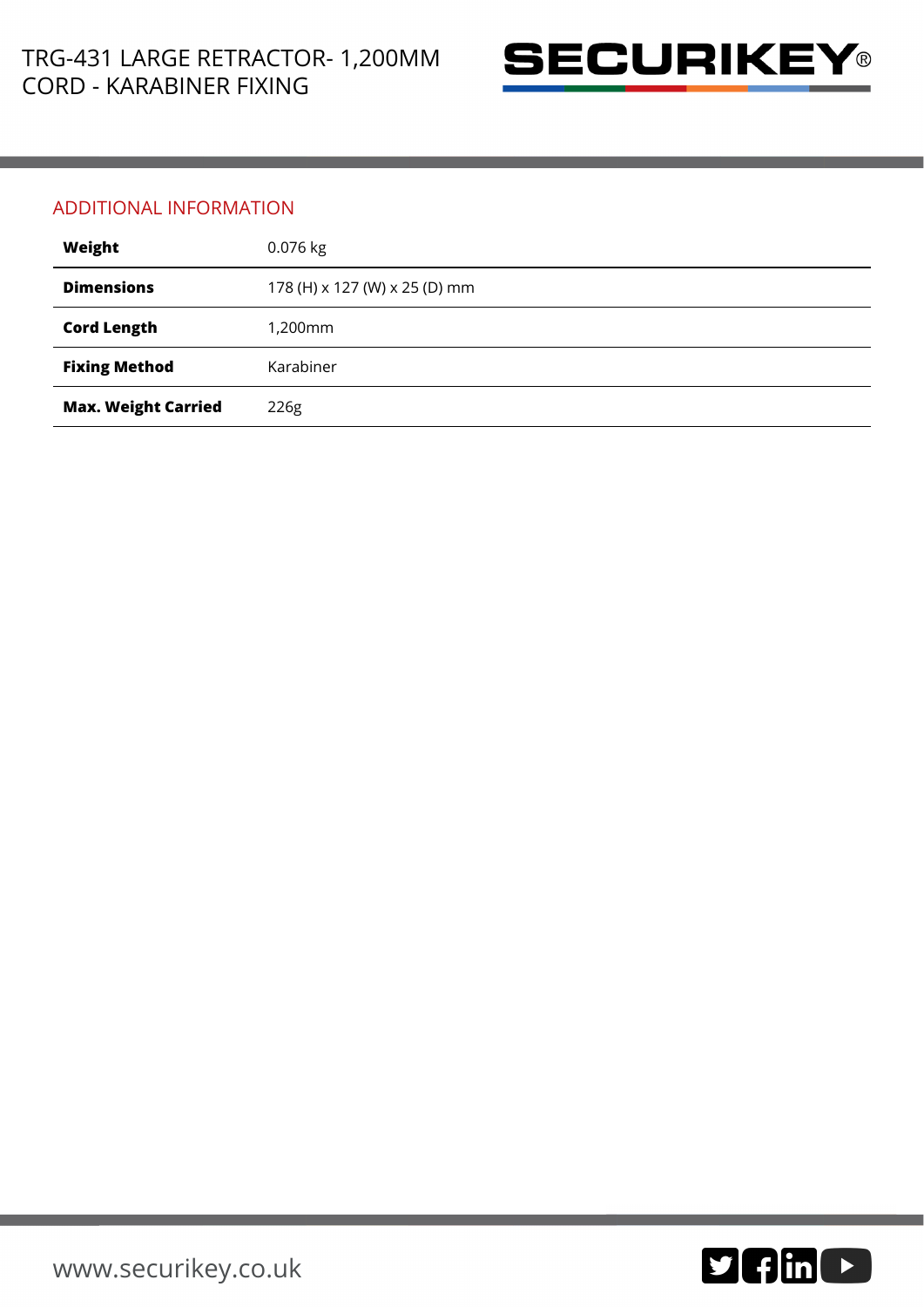

## TRG-431 LARGE RETRACTOR- 1,200MM CORD - KARABINER FIXING IMAGES





TRG-431 Gear Tether With Karabiner Clip Professional Security Installer Product Test Star